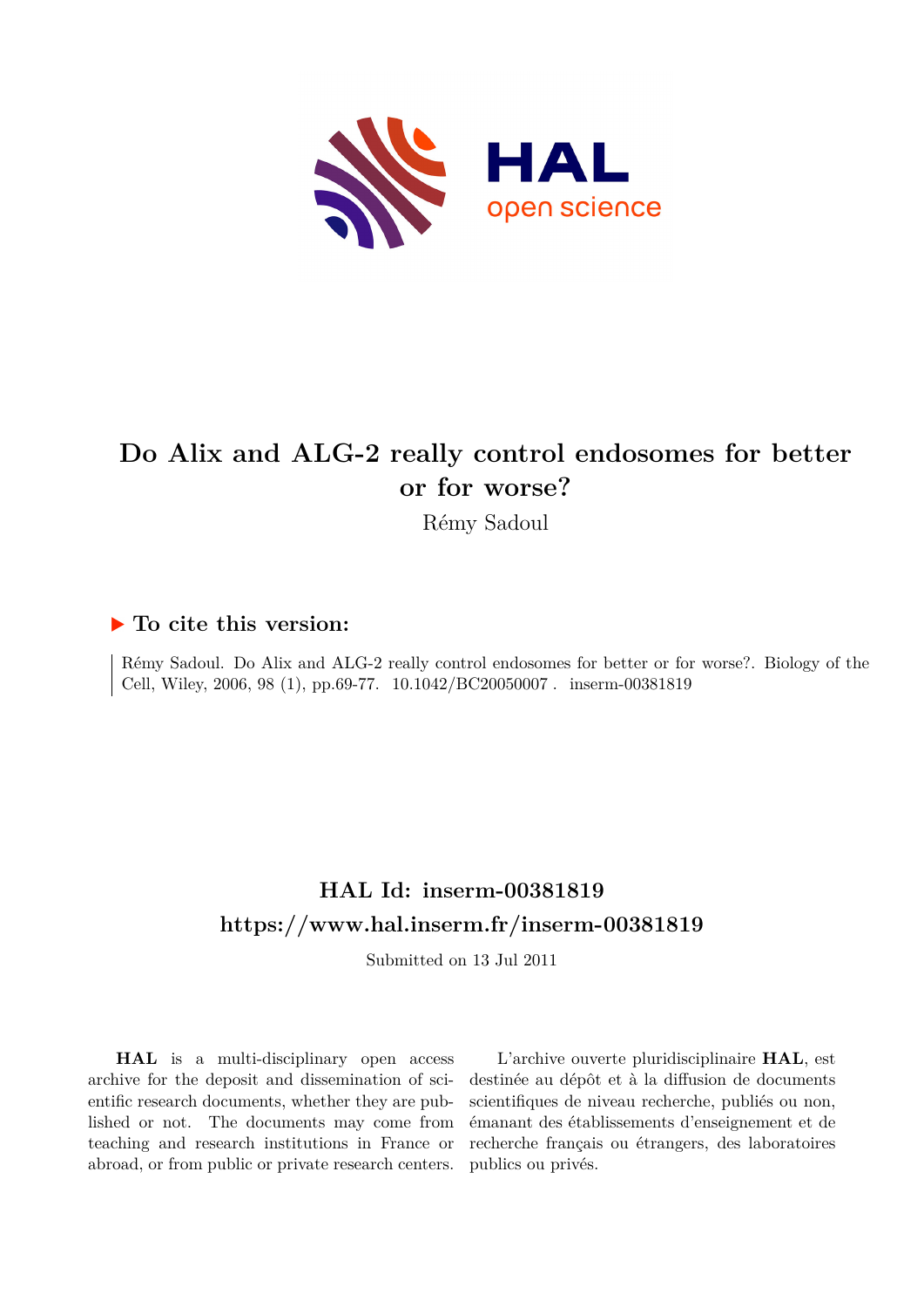# Models and Speculations Do Alix and ALG-2 really control endosomes for better or for worse?

#### **Remy Sadoul ´ <sup>1</sup>**

Neurodégénérescence et Plasticité, E0108, INSERM/Université Joseph Fourier, Grenoble, Cedex 9, France

Alix/AIP1 (ALG-2-interacting protein X/apoptosis-linked-gene-2-interacting protein 1) is an adaptor protein that was first described for its capacity to bind to the calcium-binding protein ALG-2 (apoptosis-linked gene 2), the expression of which seemed necessary for cell death. Over-expression of truncated forms of Alix blocks caspasedependent and -independent mechanisms of cell death. Numerous observations in yeast and in mammalian cells suggest that Alix controls the making of and trafficking through endosomes called MVBs (multivesicular bodies), which are crucial intermediates within the endolysosomal system. In particular, deletion of Bro1, one of the yeast homologues of Alix, leads to an impairment in the function of MVBs, leading to mis-sorting of proteins normally destined to the vacuole. Mammalian Alix may have a similar function and has been shown to bind to lyso(bis)phosphatidic acid, ESCRT (endosomal sorting complex required for transport) proteins, endophilins and CIN85 (Cbl-interacting protein of 85 kDa), which are all main regulators of the endosomal system. EIAV (equine infectious anaemia virus) and HIV late domains use Alix to recruit the ESCRT machinery in order to bud from the cell surface, underscoring the crucial role of the protein in orchestrating membrane deformation. In this review I develop the hypothesis that the normal function of Alix in the endolysosomal system may be deviated by ALG-2 towards a destructive role during active cell death.

#### **Introduction**

Alix/AIP1 (ALG-2-interacting protein X/apoptosislinked-gene-2-interacting protein 1) was first identified in a yeast two-hybrid screen for mouse proteins that interacted with the calcium-binding protein ALG-2 (apoptosis-linked gene 2) (Missotten et al., 1999; Vito et al., 1999). Alix is a cytoplasmic protein, 869 amino acids long in the mouse, with the C-terminal 150 residues rich in proline (32%), tyrosine and glutamine. This PRD (proline-rich domain), which contains several SH3 (Src homology 3) domain-binding motifs [PXXP (Pro-Xaa-Xaa-Pro)] and two WW-binding domains (PPXY), has been shown to bind to endophilins, CIN85 (Cbl-interacting protein of 85 kDa) and Tsg101, whereas the N-terminal region binds to CHMP4 (charged multivesicular body protein 4) (Figure 1A). All of these interacting proteins are known regulators of endolysosomal trafficking. Alix has two homologues in yeast, one involved in the activation of a transcription factor involved in pH adaptation by a cysteine protease, and the other being a regulator of the function of late-endosome intermediates called MVBs (multivesicular bodies). In mammalian cells, Alix has recently been shown to regulate the making of vesicles inside MVBs. The protein is also capable of regulating caspase-dependent and -independent cell death, and this function is under tight control of ALG-2. Here, I will review the known functions of Alix and hypothesize how these may relate to its role in promoting cell death.

#### **Alix function revealed by fungi**

Alix is highly conserved throughout species and has two homologues in *Saccharomyces cerevisiae*, Rim20 and Bro1. Rim20 was first described in *Aspergillus nidulans* as PalA, which is part of a signalling pathway for changes in pH that is conserved throughout fungi. Another central player in this pathway is the

<sup>1</sup>email remy.sadoul@ujf-grenoble.fr

**Key words:** apoptosis, cell death, endocytosis, endosomal sorting complex required for transport (ESCRT), multivesicular body (MVB). **Abbreviations used:** AIP1, apoptosis-linked-gene-2-interacting protein 1; ALG-2, apoptosis-linked gene 2; Alix, ALG-2-interacting protein X; CHMP4, charged multivesicular body protein 4; CIN85, Cbl-interacting protein of 85 kDa; EGF, epidermal growth factor; ER, endoplasmic reticulum; ESCRT, endosomal sorting complex required for transport; ILV, intralumenal vesicle; Lamp1, lysosome-associated membrane protein 1; LBPA, lyso(bis)phosphatidic acid; MVB, multivesicular body; PRD, proline-rich domain; SH3, Src homology 3; Vps, vacuolar protein sorting.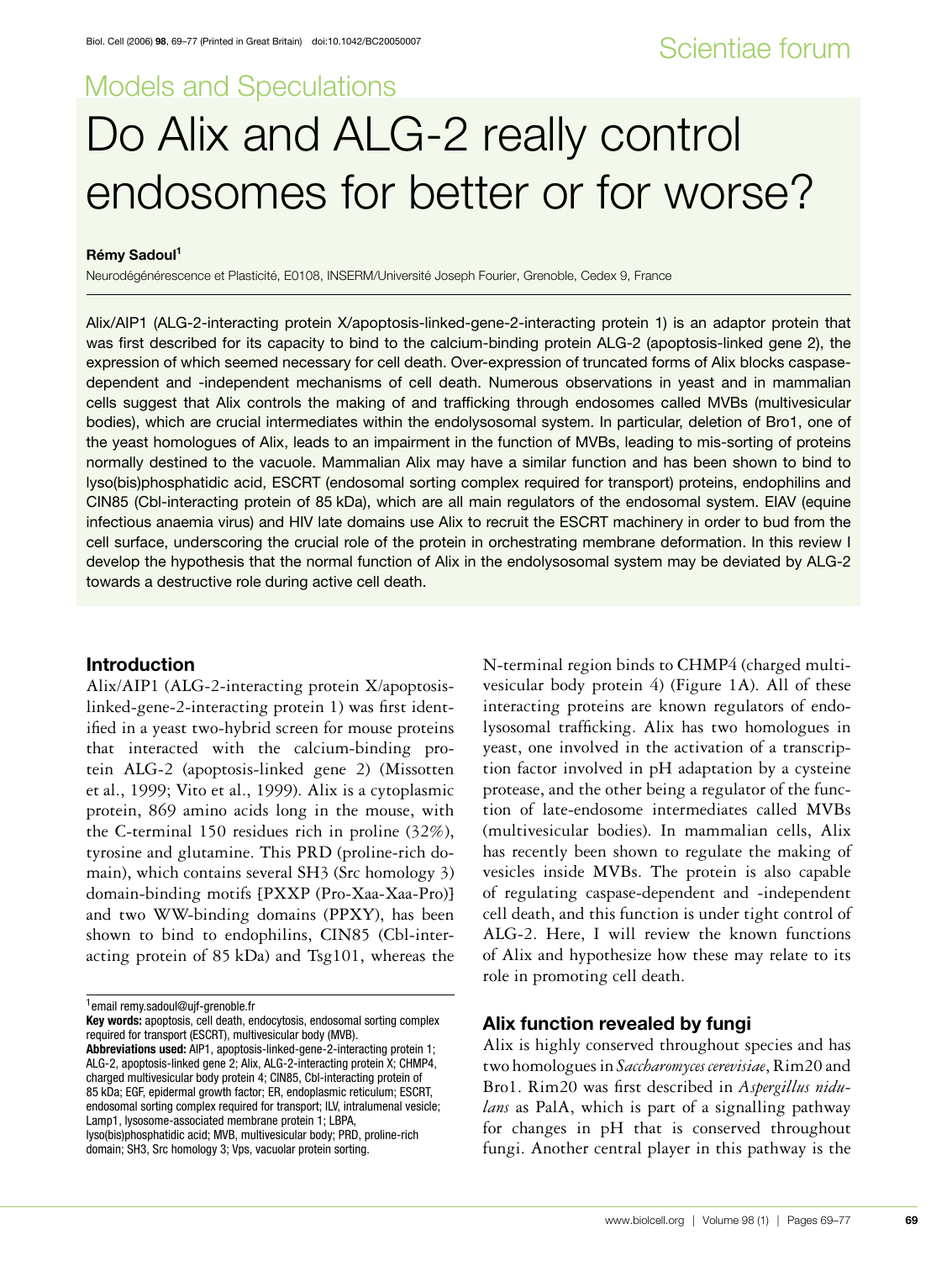#### **Figure 1 Alix complexes in mammals and fungi**

(**A**) Representation of mammalian Alix and sites of binding with some of the interactors, as described in the text. The interaction site of LBPA has not been mapped; that of CHMP4 has only been estimated to be within the first 160 amino acids, which comprise the Bro1 domain. (**B**) Interactions between Alix homologues in *S. cerevisiae* (Rim 20 and Bro1) and in *A. nidulans* (PalA) and proteins regulating the pH transduction and the MVB pathways. As described in the text, Rim13/PalB belongs to the calpain cysteine protease family, Rim101/PacC is a transcription factor activated after cleavage by Rim13/ PalB. Snf7 is a protein of the ESCRT-III complex. Doa4 is an ubiquitin thiolesterase. Interactions are indicated by doubleended arrows.



transcription factor PacC, which acts positively on genes expressed in alkaline conditions and negatively on genes expressed in acid conditions (Arst and Penalva, 2003) (Figure 1B). PalA/Rim20 binds directly to PacC, allowing its proteolytic activation by the cysteine protease PalB in response to ambient alkalination. In yeast, Rim20 was shown to bind to a protein called Snf7 through its N-terminal 160 amino acids, a region highly conserved throughout species which defines the Bro1 domain; this interaction is required for the cleavage of PacC/Rim101 by PalB/Rim13 (Xu and Mitchell, 2001) (Figure 1B).

Yeast two-hybrid analysis has also demonstrated that an interaction occurs between Snf7 and PalB/ Rim13 (Ito et al., 2001). One presenr model is that PalA/Rim20 forms a scaffold together with Snf7, bringing the protease PalB/Rim13 into close proximity with its substrate PacC/Rim101 (Xu and Mitchell, 2001). No protein has been identified as a PacC/Rim101 homologue in higher eukaryotes, but PalB/Rim13 is a member of the calpain large-subunit family of cysteine proteases, albeit lacking the penta-EF-hand motif. It is homologous with mammalian calpain-7 (also known as PalBH), the function of which is not known (Futai et al., 2001).

Snf7/Vps32 is a member of the class E Vps (vacuolar protein sorting) family. Mutations in class E *VPS* genes impair the sorting of transmembrane proteins which are being trafficked from the Golgi or from the plasma membrane to the vacuole, and lead to the accumulation of aberrant multilamellar endosomes known as class E compartments. It has been shown that some of the class E Vps proteins associate on endosomes into three large hetero-oligomeric complexes, called ESCRT-I (endosomal sorting complex required for transport I), ESCRT-II and ESCRT-III, which deform the limiting membrane of endosomes into vesicles budding inside these organelles (Katzmann et al., 2002; Raiborg et al., 2003). This leads to the formation of MVBs filled with ILVs (intralumenal vesicles). The MVBs then fuse with the equivalent of the lysosome in yeast, the vacuole, delivering the ILVs and their cargoes to their end station (Gruenberg and Stenmark, 2004).

Bro1, the second *S. cerevisiae* Alix homologue, is allelic to *VPS31*, another class E *VPS* gene (Odorizzi et al., 2003). Like Rim20, Bro1 binds to Snf7/Vps32, which is part of ESCRT III. This allows recruitment of Bro1 on to endosomes, and Bro1 in turn recruits the ubiquitin thiolesterase Doa4 (Luhtala and Odorizzi, 2004). De-ubiquitination is obviously essential for normal endosome traffic, since over-expression of Doa4 reverses the abnormal endosomal morphology seen in Bro1 mutants, thereby restoring normal MVB function. Interestingly, Bro1 is genetically linked to the HECT (homologous with E6-AP C-terminus) domain-containing ubiquitin ligase Rsp5, suggesting that it also interacts with this enzyme which regulates sorting of cargoes through MVBs (Springael et al., 2002; Katzmann et al., 2004). The sequential association of ESCRT complexes is catalysed by the ubiquitinated intracellular domain of transmembrane proteins. These latter are collected, after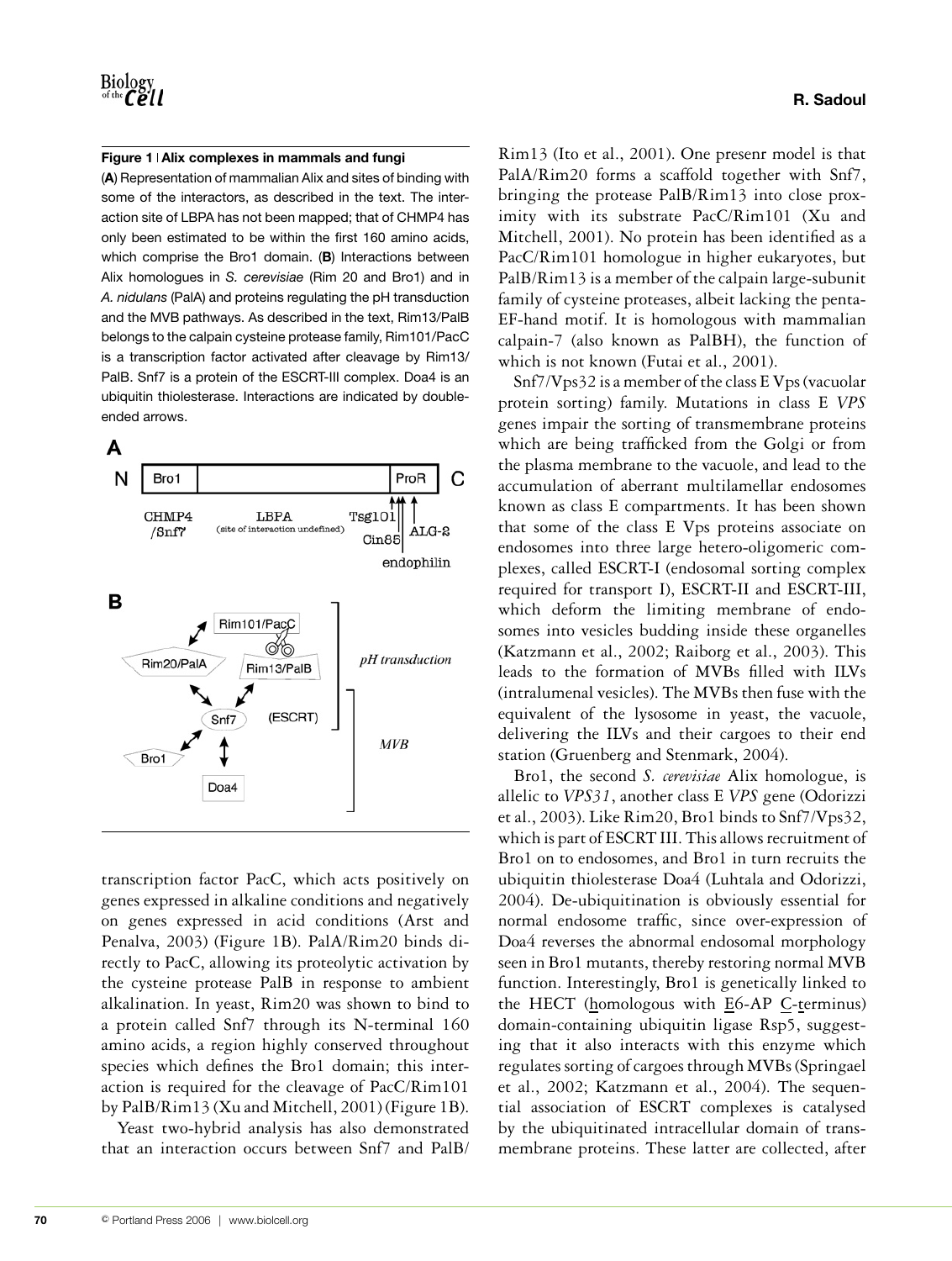de-ubiquitination, in the membranes of ILVs and will end up in the vacuole. This together may explain why Bro1, which may regulate cycles of ubiquitination/de-ubiquitination, is crucial for sorting proteins inside MVBs (Nikko et al., 2003; Odorizzi et al., 2003).

The functional relationship between Rim20p and Bro1 is still unclear. Bro1 functions in the MVB pathway, but not in the Rim101p pathway, whereas Rim20p does not function in the MVB pathway (Xu et al., 2004). It is of note that, even though the two yeast proteins are only 21% identical (158/723), Alix is their closest mammalian homologue (22% identity with Bro1 and 26% with Rim20), suggesting that in higher eukaryotes Alix is the protein with the functions of both Rim20p and Bro1p, or that one of the functions is specific to yeast.

#### **Mammalian Alix may modulate MVB trafficking**

Recently, several studies have characterized mammalian homologues of ESCRT proteins and described their mutual interactions. In particular, Alix was shown to interact with CHMP4 proteins, which are homologous with the yeast ESCRT-III protein, Snf7, and with Tsg101, a protein from ESCRT-I, through its Bro1 and PRD domains respectively (Katoh et al., 2003; Martin-Serrano et al., 2003; Strack et al., 2003; von Schwedler et al., 2003).

Such interactions may be crucial for normal MVB biogenesis, since the latter was shown to be impaired in HeLa cells depleted of Alix by siRNA (small interfering RNA). In these cells, LBPA [lyso- (bis)phosphatidic acid] staining of Lamp1 (lysosomeassociated membrane protein 1)-positive late endosomes was strongly decreased, and electron microscopy revealed a severe depletion of ILVs inside these endosomes (Matsuo et al., 2004). LBPA is a phospholipid highly concentrated in ILVs and plays a role in trafficking through late endosomes, as first demonstrated by the finding that endocytosed antibodies against LBPA block this step. They also cause cholesterol accumulation that mimicks the cholesterol-storage disorders seen in Niemann–Pick disease, underscoring the role of MVBs as a dispatching platform for intracellular cholesterol (Kobayashi et al., 1999). A crucial role for LBPA in endosome maturation was further suggested by Matsuo et al.

(2004), who observed that ILVs spontaneously accumulated inside liposomes that contain LBPA, provided that the inside pH was decreased to 5.0 while the exterior was maintained at pH 7.0. This pH difference is similar to that detected between the cytosol and the lumen of endosomes. After incubation of liposomes with cytosol, five proteins were selectively found to be recruited on to LBPA liposomes, but not on to control liposomes, and one protein was identified by tandem mass spectrometry as Alix. Incubation of LBPA-liposomes with recombinant Alix blocked the formation of multivesicular liposomes, whereas depletion of Alix from the cytosol favoured the accumulation of vesicles. Another phospholipid binding protein, annexin II, only partially decreased the amount of multivesicular liposomes (Matsuo et al., 2004). These experiments suggest that LBPA enrichment in endosomes allows the vesiculation process to occur, giving rise to MVBs, and define Alix as a specific modulator of this step.

In addition to binding to LBPA and ESCRT, Alix could also regulate vesiculation of the MVBs through interaction with endophilins. Indeed, we showed that the Alix PRD binds the SH3 domain of endophilins A1, A2 and A3 at a site ( $P^{748}PAKPOPPARPPPP^{761}$ ) which contains a PXRPPPP consensus sequence in common with other endophilin interactors (Chatellard-Causse et al., 2002). The region of endophilin interaction is distinct from the ALG-2 interacting domain, and both proteins can interact simultaneously with Alix (Shibata et al., 2004). Endophilins type A were originally described as regulators of clathrin-mediated endocytosis, possibly through their interaction with the phosphoinositide 5-phosphatase synaptojanin (Slepnev and De Camilli, 2000; Song and Zinsmaier, 2003). Endophilins have been reported to have lysophosphatidic acid acyltransferase activity; hence they would convert lysophosphatidic acid and acyl-CoA into phosphatidic acid (Schmidt et al., 1999). It has been suggested that transformation of an inverted cone-shaped lysophosphatidic acid into a cone-shaped phosphatidic acid locally modifies the membrane curvature during endocytosis to allow completion of a membrane vesicle (Huttner and Schmidt, 2000). Another remarkable feature of endophilins is the presence of a BAR (Bin/amphiphysin/Rvs) domain formed of curved 'banana-shaped' dimers, which interact with lipid bilayers thereby deforming membranes (Farsad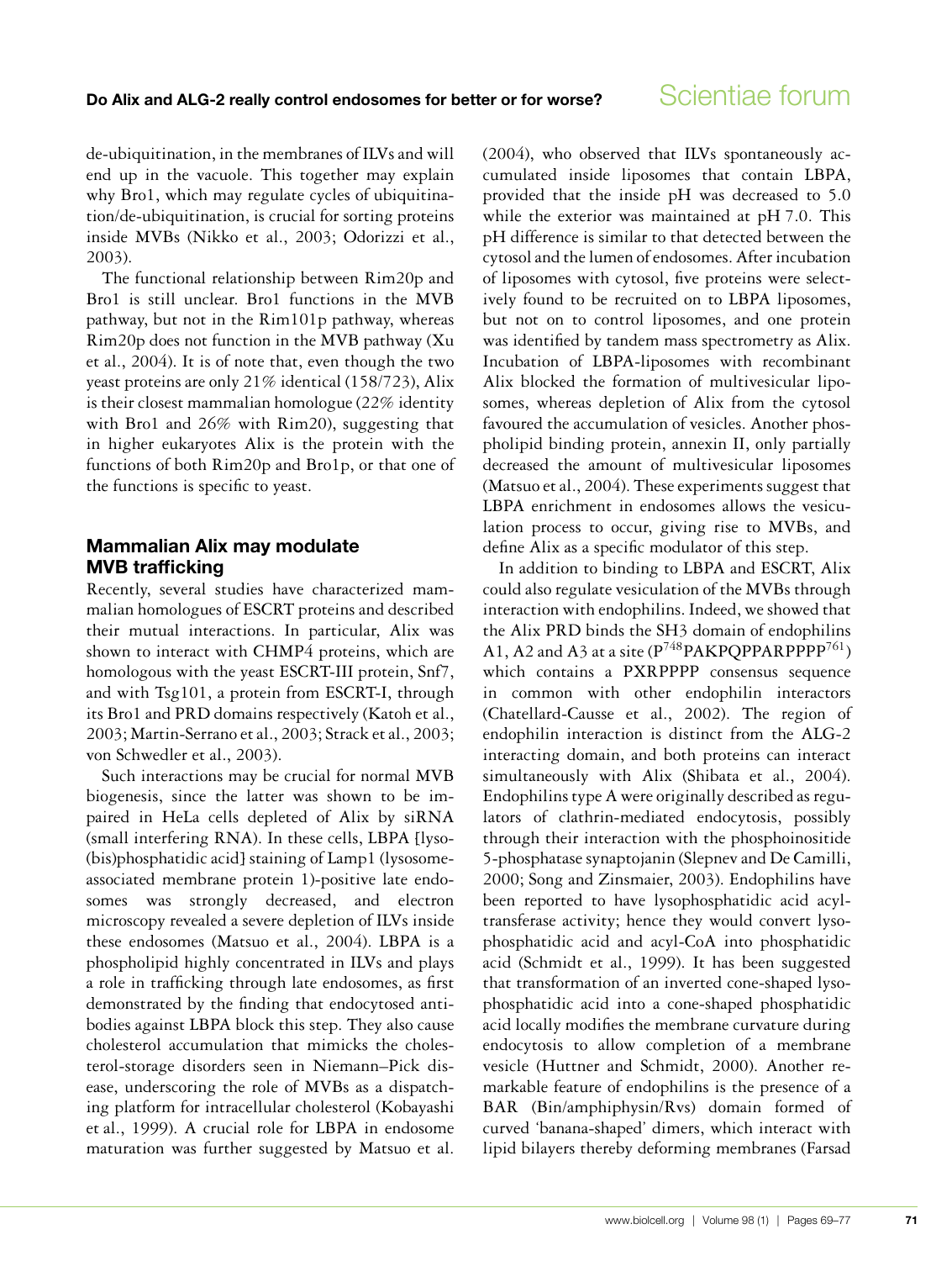et al., 2001; Zimmerberg and McLaughlin, 2004). Endophilin binding could therefore generate regions of negative curvature at the neck of the budding vesicle and thereby help its release inside the endosome. Recently, Angers et al. (2004) showed that the SH3 domain of endophilins also binds Itch/AIP4, a HECT domain-containing ubiquitin ligase of the Nedd4/Rps5 family. They observed that Itch localized on the *trans*-Golgi network and on endosomes, whereas endophilins relocalized from the cytosol to endosomes 10 min after EGF (epidermal growth factor) stimulation and became ubiquinated.

Alix may also deform membranes, since we observed that expression of several deletion mutants of Alix leads to accumulation of numerous small perinuclear tubulo-vesicular structures. This is, for example, the case for Alix-CT, a mutant lacking the N-terminal half of the protein. When Alix-CT was co-expressed with endophilin A1, these vesicular structures were transformed into a few very large ones. Interestingly, endophilin over-expression alone did not induce vacuolization, and SH3-deleted endophilin did not enhance the effect of Alix-CT. Colocalization experiments did not reveal the identity of the deformed intracellular compartments. In particular, neither EEA1, which stains early endosomes, nor Lamp1 or anti-LBPA antibody, which stain late endosomes and ILV respectively, were affected by Alix-CT overexpression (Chatellard-Causse et al., 2002). One explanation for why endosomes are apparently unaffected by Alix-CT may be that it lacks the Bro1 domain which allows interaction with CHMP4.

The PRD of Alix also interacts with another scaffold protein, CIN85/SETA/Ruk, involved in endocytosis of ubiquinated tyrosine kinase receptors (Dikic, 2002). CIN85 was first characterized as an interactor of the RING domain-containing ubiquitin ligase Cbl, which mono-ubiquitinates the EGF and c-Met receptors (Petrelli et al., 2002; Soubeyran et al., 2002). CIN85 participates in endocytosis and lysosomal degradation of these receptors through binding to endophilins. Since Alix interacts with main regulators of endocytosis (CIN85 and endophilin) and with ESCRT proteins (Tsg101 and CHMP4), it is ideally suited to accompany and regulate endocytosed tyrosine kinase receptors through endosomes down to lysosomes. In agreement with this, Schmidt et al. (2004) recently showed that increasing the cellular concentration of Alix inhibits the interaction of Cbl

with CIN85, decreases the level of ubiquitination of EGF receptor, CIN85 and Cbl, and limits endocytosis of the receptor. However, the effect was only limited to internalization; the authors could not demonstrate any effect of Alix expression on the degradation of the EGF receptor (Schmidt et al., 2004), a lack of effect that we have also observed (J. Fauré and R. Sadoul, unpublished data).

#### **Enveloped viruses know what Alix is good for***...*

Vesicular budding away from the cytosol towards the lumen of the endosome is topologically equivalent to viral budding from the cell surface. This may explain why Gag proteins from membrane-containing viruses, which have a central role in virion assembly at the plasma membrane, bind to and thereby recruit proteins that normally function in MVB biogenesis (Morita and Sundquist, 2004). The Gag motifs involved in the late phases of budding are PT/SAP which binds to Tsg101 [as in the case for HIV-1, HIV-2, FIV (feline immunodeficiency virus), HTLV-I (human T-cell leukaemia virus I), HTLV-II, BLV (bovine leukaemia virus), RSV (respiratory syncytial virus) and MPMV (Mason–Pfizer monkey virus)],  $YP(X)_nL$  binding to Alix {HIV-1, RSV and EIAV (equine infectious anaemia virus)] and PPXY binding to Nedd4 (HTLV-I, HTLV-II, BLV, RSV and MPMV). Nedd4 is a HECT domain-containing E3 ubiquitin ligase homologous with Itch and with yeast Rsp5 (see above), and has been shown to play a critical role in membrane protein internalization (Ingham et al., 2004). In the case of Mo-MLV (Moloney murine leukaemia virus), the Gag protein binds to Nedd4, Tsg101, Alix and endophilins, which all influence budding of the virus (Wang et al., 2003; Segura-Morales et al., 2005). It is of note that among all the proteins involved in the endosomal sorting pathway only four have been shown to bind to Gag proteins, despite the large variety of retroviruses. The three late-domain motifs are found in eukaryotes and are involved in Alix interactions with endogenous proteins: Alix PRD contains a PSAP motif able to bind to Tsg101 and two PPXY motifs, which could potentially bind Nedd4 (Martin-Serrano et al., 2003; Strack et al., 2003; von Schwedler et al., 2003); in *S. cerevisiae* and *A. nidulans* two YPXL/I motifs of Rim101p/PacC are recognized by Rim20p/PalA/Alix (Vincent et al., 2003).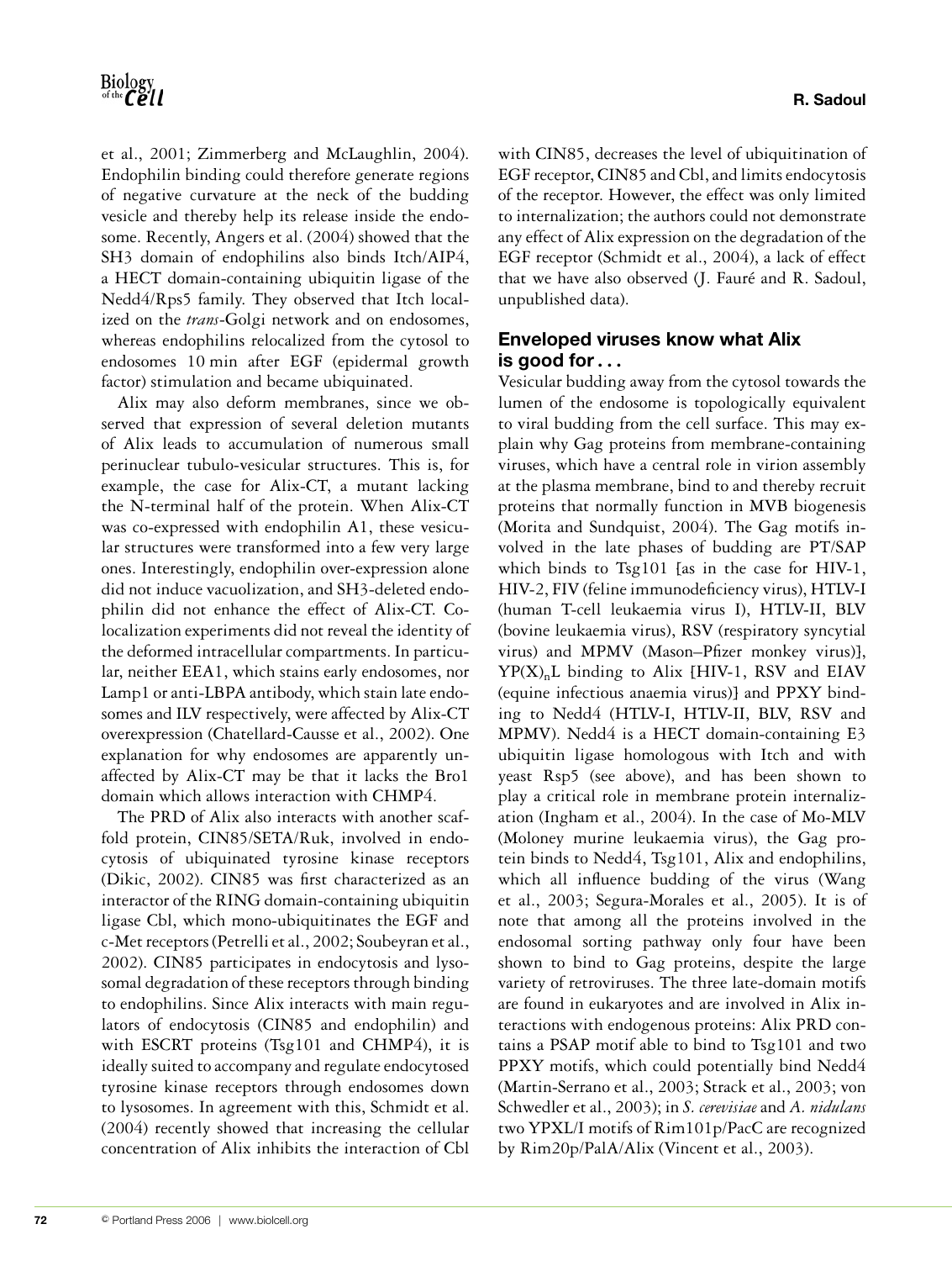In macrophages, HIV-1 was shown to bud inside MVBs (Pelchen-Matthews et al., 2003). The virus exits the cell when MVBs fuse with the plasma membrane and release the ILVs, which become exocytosed vesicles or exosomes. Exosome release has been demonstrated in a number of cell types. Some of the proteins specifically enriched in exosomal fractions are those of the MVB machinery, such as Alix and Tsg101 which are also found in virions (Thery et al., 2001; Pelchen-Matthews et al., 2004).

#### **ALG-2: a bad influence on Alix?**

Even though cysteine proteases of the caspase family are central players in apoptosis, in particular, in driving the destruction of the nucleus, it is clear that other mechanisms are also responsible for cell death. Indeed, in many cells caspase inhibition has no detectable effect on cell survival, but blocks nuclear destruction and reveals an autophagic destruction of the cytoplasm (Bursch, 2001; Lockshin and Zakeri, 2004). In the central nervous system, calciuminduced cell death, due to glutamate toxicity, induces a massive increase of endolysosomal activity, reflected by an up-regulation of autophagy and of endocytosis (Borsello et al., 2003). In the last part of this review I will develop the argument that Alix and ALG-2 may play a role in regulating both caspase-activation and the endolysosomal system necessary for the active destruction of the cell.

ALG-2 was first described in a functional screen in a T-cell line as a protein whose expression is required for T-cell receptor-, Fas- and glucocorticoidinduced apoptosis (Vito et al., 1996). However, the protection due to the absence of ALG-2 was not observed in T-cells isolated from ALG-2 knockout mice, which exhibit normal T-cell development and function, suggesting that other functionally redundant proteins might exist in mammalian cells (Jang et al., 2002). ALG-2 is a cytosolic 28 kDa protein that forms dimers and belongs to the PEF family. These proteins have five repeats of the EF-hand motif (EF1–EF5) making up the PEF domain (Maki et al., 2002). Another member of the PEF family is the  $Ca^{2+}$ -dependent protease calpain, from which the first PEF domain structure was determined. ALG-2 can bind calcium on EF1, EF3 and EF5, and calcium binding is required for its interaction with Alix (Jia et al., 2001). We demonstrated that ALG-2 binding

requires a PXY repeat P<sup>802</sup>PYPTYPGYPGYPGY<sup>813</sup> in the PRD (Trioulier et al., 2004). Interestingly, phosphorylation of this peptide is regulated by PYK2 (F. Strappazzon, J Fauré and R. Sadoul, unpublished data), a tyrosine kinase known to interact with Alix and ALG-2 (Schmidt et al., 2005). This may be a way of regulating ALG-2 binding, since Shibata et al. (2004) have recently shown that each tyrosine residue of this repeat is critical for binding.

Up-regulation of Alix expression *in vivo* was seen to correlate with cell death, for example, in neurons of the rat hippocampus following epileptic seizures due to intra-peritoneal injection of kainic acid. The hippocampal regions most affected by the sustained rise in Alix expression were those undergoing severe neuronal loss, which is known to be caused by calcium entry through glutamate receptors and to be accompanied by massive up-regulation of endocytosis and autophagy (Hemming et al., 2004). Alix was also augmented in the degenerating striatum of rats chronically intoxicated by 3-nitropropionic acid. This experimental paradigm is a model of Huntington's disease as it reproduces many features of the disease, including behavioural alterations and cortico-striatal degeneration (Blum et al., 2004).

Alix over-expression has been reported to induce detachment of cells from their substrate and to enhance detachment-induced death (anoikis) of HeLa cells (Wu et al., 2002). Over-expresssion of a mutant lacking the N-terminal region of Alix was, in turn, shown to block death of HeLa cells induced by serum starvation (Vito et al., 1999). We observed that Alix over-expression is sufficient to induce apoptosis in neurons. Caspase activation by Alix followed by cell death was demonstrated upon over-expression of the protein in post-mitotic cerebellar granule neurons cultured in high extracellular potassium (Trioulier et al., 2004). In the chick embryo, enforced expression of Alix by electroporation of the neural tube with an expression plasmid, led to the appearance of TUNEL (terminal deoxynucleotidyl transferasemediated dUTP nick-end labelling)-positive cells on the electroporated side (Fraboulet et al., 2003; A.L. Mahul, S. Fraboulet and R. Sadoul, unpublished data). The pro-apoptotic effect of Alix is strictly dependent on ALG-2 binding, since we observed, *in ovo* and *in vitro*, that Alix without the 12-amino-acid long PXY repeat necessary for ALG-2 binding has no deleterious effect on cell survival. On the other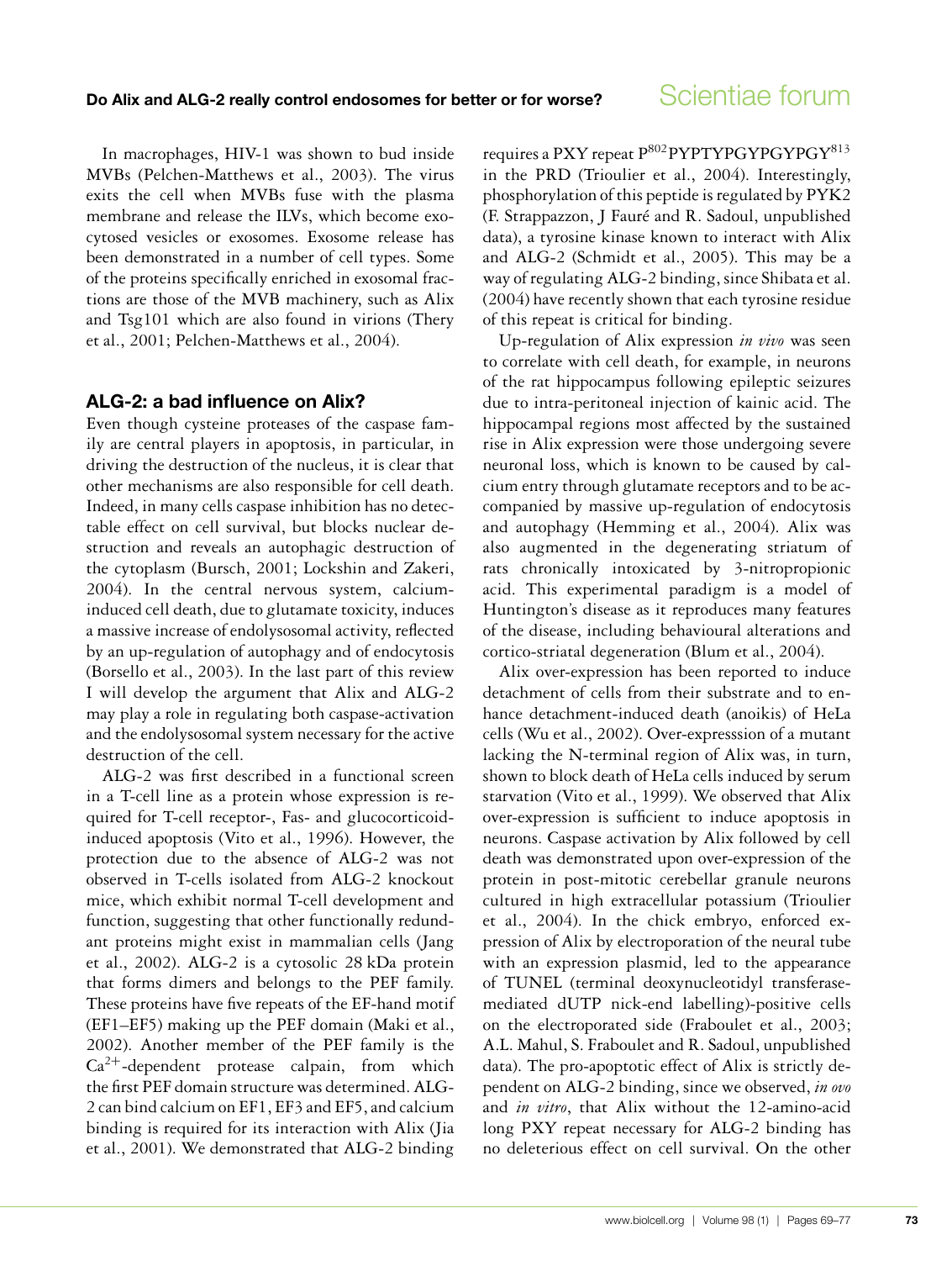#### **Figure 2 Hypothetical mechanisms which could explain how Alix influences neuronal death**

The three hypotheses are discussed further in the text. (**A**) Alix modulates endocytosis of death or of survival receptors due to its interaction with endophilins, CIN85 or ESCRT. (**B**) By anology with Rim20, Alix is used as a scaffold protein allowing cleavage of an unknown transcription activator ('X') precursor regulating cell death. (**C**) A rise in cytosolic calcium (entering from the extracellular space or leaking out of intracellular stores) allows the interaction of ALG-2 with Alix, which in turn drives the formation of a complex leading to activation of caspases. On the other hand, Alix recruits the ESCRT machinery in order to dismantle the cytoplasm inside late endosomes.



hand, expression of Alix-CT in cultured cerebellar neurons or in chick motoneurons *in ovo* could block caspase activation and cell death, suggesting that this truncated version of Alix acts as a dominant negative. Again, the effect of Alix-CT was abolished by removal of the ALG-2-binding site (A.L. Mahul, S. Fraboulet and R. Sadoul, unpublished data). Therefore, the molecular mechanisms in which Alix/ALG2 intervene seem to be central for cell death *in vitro* and *in vivo*.

In cerebellar granule cell cultures, neurons survive in the absence of growth factors, when they are depolarized by a high extracellular concentration of KCl (25 mM), which allows a sustained elevation of calcium concentration in the cytosol. Death occurs soon after the culture medium is changed to 5 mM KCl. It has all the features of apoptosis, with activation of caspases and nuclear pyknosis and fragmentation. However, several laboratories, including ours, have shown that inhibition of caspases blocks nuclear fragmentation without allowing neuronal survival in low potassium concentrations (Trioulier et al., 2004).

This demonstrates that both caspase-dependent and -independent mechanisms contribute to the cell destruction. The fact that Alix-CT not only blocks caspase activation, but also allows neuronal survival, suggests that the Alix–ALG-2 pair may control a signalling step or an execution step common to caspaseindependent and -dependent programs of neuronal death. As in other cell types, neuronal apoptosis can be induced by a number of pathways, and the role of Alix in MVB function suggests that its overexpression perturbs endosomal traffic of cell survival or death receptors (Figure 2A). As cerebellar neurons, in which we demonstrated the pro-apoptotic effect, survive in absence of growth factors, it is unlikely that the deleterious activity of Alix is simply due to a modification of signalling by the receptor tyrosine kinases. Furthermore, removal of survival factors from neuronal cultures leads to activation of stress kinases, whereas we found no activation of ERK (extracellular-signal-regulated kinase) or of JNK (c-Jun N-terminal kinase) in cultured neurons dying from Alix over-expression. It is also noteworthy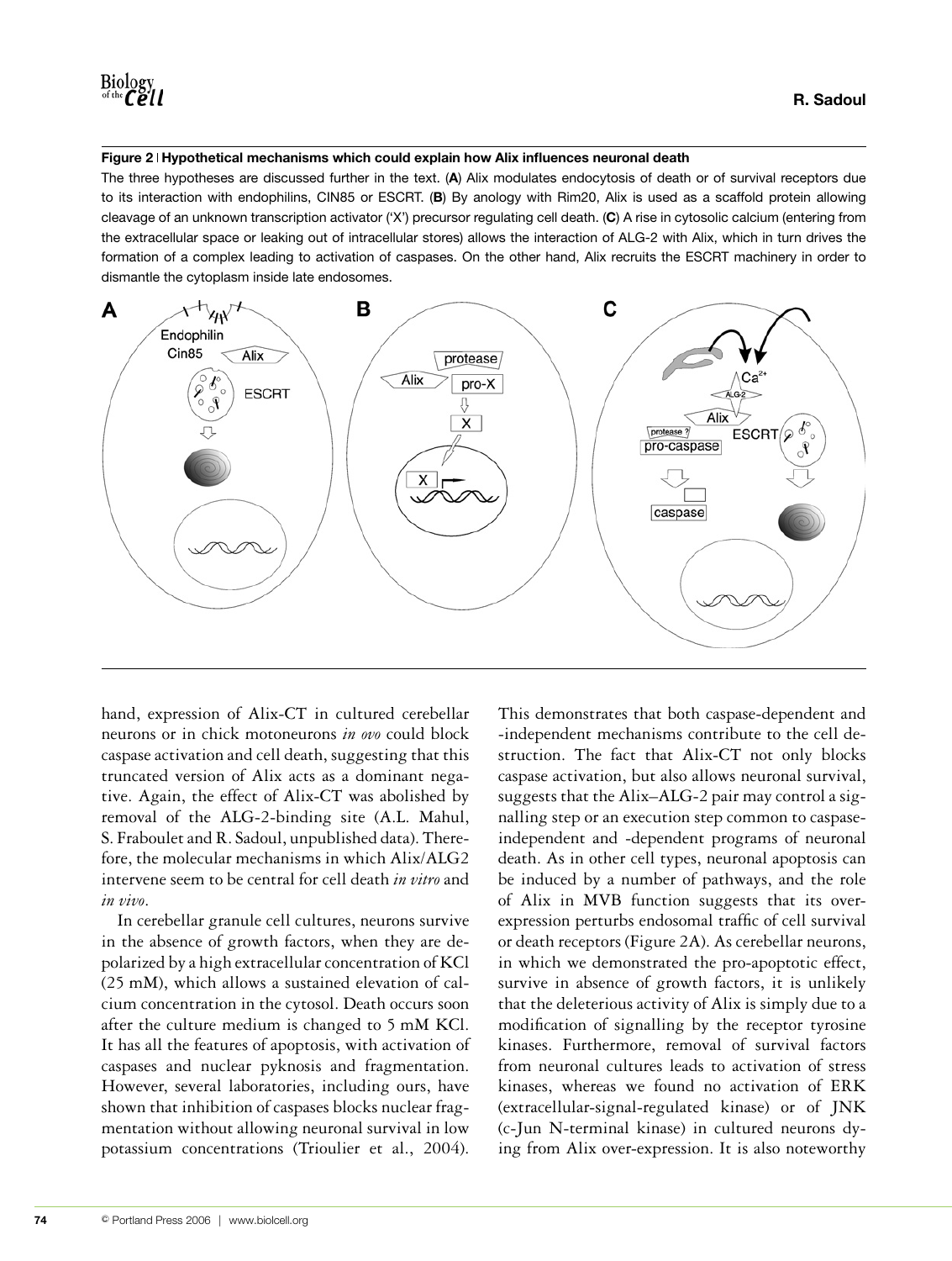that Alix-CT without the binding sites for endophilin or CIN85, which possibly link Alix to endocytosis of tyrosine kinase receptors, has the same anti-cell death activity as Alix-CT (Y. Trioulier, S. Torch, F. Strappazzon, J.M. Verna and R. Sadoul, unpublished data). Finally, we have recently observed that over-expression of Alix-CT is capable of blocking the death of motoneurons *in ovo,* at a stage when their survival is not dependent of neurotrophins (A.L. Mahul, S. Fraboulet and R. Sadoul, unpublished data).

As a parallel to PalA/Rim20 in *A. nidulans* and *S. cerevisiae*, one may also hypothesize that Alix may control the processing and activation of a transcription factor necessary for cell death. Indeed, neuronal death, in particular that of cerbellar neurons induced by potassium deprivation, requires transcription to occur (Figure 2B).

Another possible explanation for the cell deathinducing activity of Alix is that it may be part of the caspase execution programme controlled by calcium. Indeed, Rao et al. (2004) have shown that ALG-2 is necessary for caspases to be activated following an abnormal rise in cytosolic calcium. Regardless of the type of death signal, caspase activation requires formation of molecular complexes which allow protease cleavage of caspase zymogen into active caspases. The best characterized caspase activation pathway is that triggered by the mitochondrial release of cytochrome *c* and its subsequent binding to Apaf-1 which serves as an activating platform for pro-caspase-9 (Ferraro et al., 2003). In turn, activated caspase-9 cleaves and activates the downstream caspase-3, which cleaves numerous substrates thereby dismantling the cell. Apoptosis induced by stress of the ER (endoplasmic reticulum) also leads to caspase-9 activation, but requires a high-molecular-mass complex containing the ER-based caspase-12 zymogen and not cytochrome *c* or Apaf-1 (Morishima et al., 2002; Rao et al., 2001). ALG-2 was shown to co-precipitate with caspase-12, and *Apaf-1*−/<sup>−</sup> cells depleted of ALG-2 were protected against thapsigargin, which induces a rise in cytosolic calcium, but not against other ER stressors, such as tunicamycin or brefeldin A (Rao et al., 2004). Given the tight calcium-dependent Alix–ALG-2 interaction, it is reasonable to hypothesize that Alix is present in the caspase-12 complex. Interestingly, this caspase can be cleaved and activated by calpain (Nakagawa and Yuan, 2000), and we have recently shown that a calpain inhibitor, CI-II, partially inhibits caspase-3 activation in potassium-depleted neurons (Y. Trioulier, S. Torch, R. Sadoul and J.M. Verna, unpublished data). By analogy with Rim20p/PalA promoting cleavage of Rim101p/PacC by the calpainrelated protease Rim13/PalB, Alix could serve as a scaffold protein presenting caspase-12, or an equivalent caspase, as a substrate to calpain (Nakagawa and Yuan, 2000) (Figure 2C). The ability of Alix to bind strongly and specifically to YPXL/I motifs also raises the possibility that it might recruit other substrates containing this motif in the ALG-2–calpain complex for proteolysis.

In addition to regulating caspase-activation, ALG-2 could bind to Alix in order to control the ESCRT machinery and thereby the endolysosomal cytoplasmic destruction necessary for cell death (Figure 2C). Indeed, over-expression of an Alix mutant defective for CHMP4 interaction (Bro1 deletion) has been shown to block viral budding, and this was interpreted as being due to blockage of the ESCRT machinery (Strack et al., 2003). Over-expression of Alix-CT, which lacks the Bro1 domain but still binds to Tsg101 (ESCRT-I), should also perturb the normal function of MVBs. This perturbation could be reflected by the abnormal cytoplasmic vacuolization seen in Alix-CT-expressing cells and suggests that ESCRT proteins could participate in cell death.

Yu et al. (2004) have shown the close link between the endolysosomal system and caspases by demonstrating that the autophagic cell-death programme, controlled by the protein beclin-1, is regulated by caspase-8. Also, in sympathetic neurons, inhibition of autophagy by 3-methyladenine is neuroprotective, correlating with inhibition of cytochrome *c* release from mitochondria and prevention of caspase activation (Xue et al., 1999). Our current hypothesis is that ALG-2 reacts to abnormal calcium fluctuations by binding to Alix and thereby drives caspase activation, as well as part of the late endosomal machinery. This would allow the destruction of the cytoplasm and elimination of the protease products by hydrolysis inside lysosomes or by excretion in exosomes. This double game played by Alix in both caspase activation and control of endosomal traffic could be underscored by our observation that, in some neurons, activated caspases are detected inside the Alix-CTinduced vacuoles (Trioulier et al., 2004). Another link is that observed by de Gassart et al. (2003)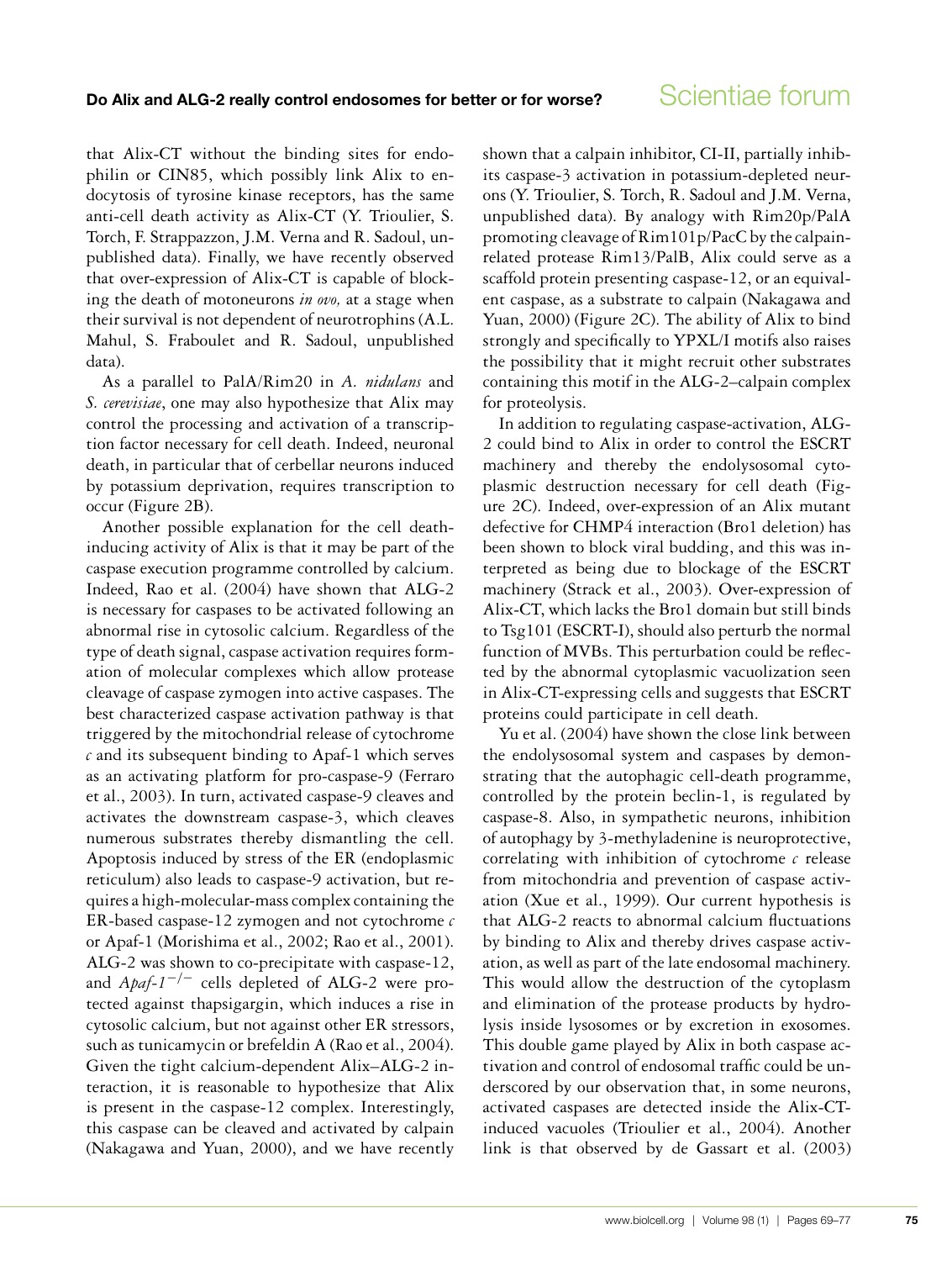**R. Sadoul**

showing the presence of activated caspase-3 in exosomes secreted by Daudi cells.

Many more observations will be required to give a definitive judgement in the Alix/ALG-2 affair, thereby answering the question: did they really mean to kill the cell or did they only want to steal its endosomes?

#### **Acknowledgements**

Many thanks to friends and colleagues in the laboratory. Special thanks to J. Fauré, Y. Goldberg, F. Hemming and K. Sadoul for careful reading of the manuscript and numerous helpful suggestions. I apologize to all the authors whose work I have not cited due to a lack of space. The studies in our laboratory have been supported in part by the Association Française contre les Myopathies (AFM), la région Rhônes Alpes, France Alzheimer, la Ligue contre le Cancer.

#### **References**

- Angers, A., Ramjaun, A.R. and McPherson, P.S. (2004) The HECT domain ligase itch ubiquitinates endophilin and localizes to the trans-Golgi network and endosomal system. J. Biol. Chem. **279**, 11471–11479
- Arst, H.N. and Penalva, M.A. (2003) pH regulation in *Aspergillus* and parallels with higher eukaryotic regulatory systems. Trends Genet. **19**, 224–231
- Blum, D., Hemming, F.J., Galas, M.C., Torch, S., Cuvelier, L., Schiffmann, S.N. and Sadoul, R. (2004) Increased Alix (apoptosis-linked gene-2 interacting protein X) immunoreactivity in the degenerating striatum of rats chronically treated by 3-nitropropionic acid. Neurosci. Lett. **368**, 309–313
- Borsello, T., Croquelois, K., Hornung, J.P. and Clarke, P.G. (2003) *N*-Methyl-D-aspartate-triggered neuronal death in organotypic hippocampal cultures is endocytic, autophagic and mediated by the c-Jun N-terminal kinase pathway. Eur. J. Neurosci. **18**, 473–485
- Bursch, W. (2001) The autophagosomal-lysosomal compartment in programmed cell death. Cell Death Differ. **8**, 569–581
- Chatellard-Causse, C., Blot, B., Cristina, N., Torch, S., Missotten, M. and Sadoul, R. (2002) Alix (ALG-2-interacting protein X), a protein involved in apoptosis, binds to endophilins and induces cytoplasmic vacuolization. J. Biol. Chem. **277**, 29108–29115
- de Gassart, A., Geminard, C., Fevrier, B., Raposo, G. and Vidal, M. (2003) Lipid raft-associated protein sorting in exosomes. Blood **102**, 4336–4344
- Dikic, I. (2002) CIN85/CMS family of adaptor molecules. FEBS Lett. **529**, 110–115
- Farsad, K., Ringstad, N., Takei, K., Floyd, S.R., Rose, K. and De Camilli, P. (2001) Generation of high curvature membranes mediated by direct endophilin bilayer interactions. J. Cell Biol. **155**, 193–200
- Ferraro, E., Corvaro, M. and Cecconi, F. (2003) Physiological and pathological roles of Apaf1 and the apoptosome. J. Cell. Mol. Med. **7**, 21–34
- Fraboulet, S., Hemming, F.J., Mahul, A.L., Cristina, N. and Sadoul, R. (2003) Expression of Alix protein during early avian development. Gene Expr. Patterns **3**, 139–142
- Futai, E., Kubo, T., Sorimachi, H., Suzuki, K. and Maeda, T. (2001) Molecular cloning of PalBH, a mammalian homologue of the *Aspergillus* atypical calpain PalB. Biochim. Biophys. Acta **1517**, 316–319
- Gruenberg, J. and Stenmark, H. (2004) The biogenesis of multivesicular endosomes. Nat. Rev. Mol. Cell Biol. **5**, 317–323
- Hemming, F.J., Fraboulet, S., Blot, B. and Sadoul, R. (2004) Early increase of apoptosis-linked gene-2 interacting protein X in areas of kainate-induced neurodegeneration. Neuroscience **123**, 887–895
- Huttner, W.B. and Schmidt, A. (2000) Lipids, lipid modification and lipid–protein interaction in membrane budding and fission – insights from the roles of endophilin A1 and synaptophysin in synaptic vesicle endocytosis. Curr. Opin. Neurobiol. **10**, 543–551
- Ingham, R.J., Gish, G. and Pawson, T. (2004) The Nedd4 family of E3 ubiquitin ligases: functional diversity within a common modular architecture. Oncogene **23**, 1972–1984
- Ito, T., Chiba, T., Ozawa, R., Yoshida, M., Hattori, M. and Sakaki, Y. (2001) A comprehensive two-hybrid analysis to explore the yeast protein interactome. Proc. Natl. Acad. Sci. U.S.A. **98**, 4569–4574
- Jang, I.K., Hu, R., Lacana, E., D'Adamio, L. and Gu, H. (2002) Apoptosis-linked gene 2-deficient mice exhibit normal T-cell development and function. Mol. Cell. Biol. **22**, 4094–4100
- Jia, J., Tarabykina, S., Hansen, C., Berchtold, M. and Cygler, M. (2001) Structure of apoptosis-linked protein ALG-2: insights into  $Ca<sup>2+</sup>$ -induced changes in penta-EF-hand proteins. Structure (Camb.) **9**, 267–275
- Katoh, K., Shibata, H., Suzuki, H., Nara, A., Ishidoh, K., Kominami, E., Yoshimori, T. and Maki, M. (2003) The ALG-2 interacting protein Alix associates with CHMP4b, a human homologue of yeast Snf7 that is involved in multivesicular body sorting. J. Biol. Chem. **278**, 39104–39113
- Katzmann, D.J., Odorizzi, G. and Emr, S.D. (2002) Receptor downregulation and multivesicular-body sorting. Nat. Rev. Mol. Cell Biol. **3**, 893–905
- Katzmann, D.J., Sarkar, S., Chu, T., Audhya, A. and Emr, S.D. (2004) Multivesicular body sorting: ubiquitin ligase Rsp5 is required for the modification and sorting of carboxypeptidase S. Mol. Biol. Cell **15**, 468–480
- Kobayashi, T., Beuchat, M.H., Lindsay, M., Frias, S., Palmiter, R.D., Sakuraba, H., Parton, R.G. and Gruenberg, J. (1999) Late endosomal membranes rich in lysobisphosphatidic acid regulate cholesterol transport. Nat. Cell Biol. **1**, 113–118
- Lockshin, R.A. and Zakeri, Z. (2004) Caspase-independent cell death? Oncogene **23**, 2766–2773
- Luhtala, N. and Odorizzi, G. (2004) Bro1 coordinates deubiquitination in the multivesicular body pathway by recruiting Doa4 to endosomes. J. Cell Biol. **166**, 717–729
- Maki, M., Kitaura, Y., Satoh, H., Ohkouchi, S. and Shibata, H. (2002) Structures, functions and molecular evolution of the penta-EFhand Ca<sup>2</sup>+-binding proteins. Biochim. Biophys. Acta **1600**, 51–60
- Martin-Serrano, J., Yarovoy, A., Perez-Caballero, D. and Bieniasz, P.D. (2003) Divergent retroviral late-budding domains recruit vacuolar protein sorting factors by using alternative adaptor proteins. Proc. Natl. Acad. Sci. U.S.A. **100**, 12414–12419
- Matsuo, H., Chevallier, J., Mayran, N., Le Blanc, I., Ferguson, C., Faure, J., Blanc, N.S., Matile, S., Dubochet, J., Sadoul, R. et al. (2004) Role of LBPA and Alix in multivesicular liposome formation and endosome organization. Science **303**, 531–534
- Missotten, M., Nichols, A., Rieger, K. and Sadoul, R. (1999) Alix, a novel mouse protein undergoing calcium-dependent interaction with the apoptosis-linked-gene 2 (ALG-2) protein. Cell Death Differ. **6**, 124–129
- Morishima, N., Nakanishi, K., Takenouchi, H., Shibata, T. and Yasuhiko, Y. (2002) An endoplasmic reticulum stress-specific caspase cascade in apoptosis. Cytochrome *c*-independent activation of caspase-9 by caspase-12. J. Biol. Chem. **277**, 34287–34294